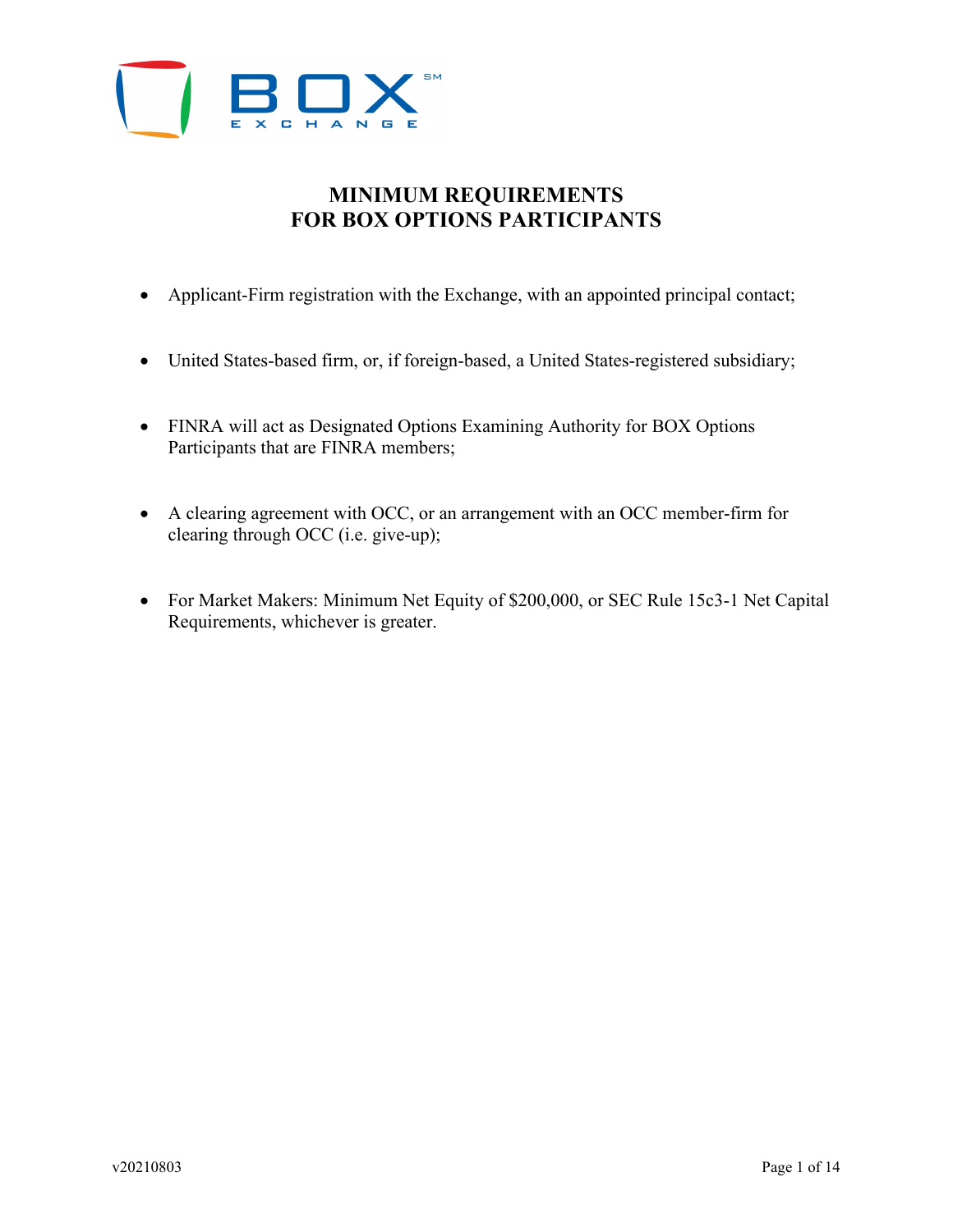

# **BOX EXCHANGE LLC (the "Exchange")**

## *—————————————————————————————— GENERAL INSTRUCTIONS*

This application is separated into the four sections attached. The completed application shall be filed with the Exchange's Participant Registration Department. To facilitate prompt consideration, the required information should be clearly printed or typed. All questions applicable to your form of application must be answered and all information furnished as of the date of the application for admission, unless waived by the Exchange. Approval of this application provides the applicant the right to participate on the Exchange. This application and corresponding right to participate is not assignable or transferable.

## **PART 1 – INDIVIDUAL PARTICIPANTS APPLICATION**

(*Required to be completed by all BOX Options Participants.)*

Each Applicant-Firm must have an individual representative. Please complete the Individual Application provided in Part 1.

## **PART 2 – FIRM PARTICIPANTS APPLICATION**

(*Required to be completed by all BOX Options Participants.)*

This section covers general background information about the Applicant-Firm. All Applicant-Firms must complete Part 2 of the application.

## **PART 3 – APPLICANT-FIRMS WISHING TO ACT AS MARKET MAKERS ON THE EXCHANGE**

Only Applicant-Firms who wish to be eligible to be designated as BOX Market Makers should complete Part 3 of this application. Note that upon approval of Part 3 of this application, the BOX Options Participant will be eligible to request particular options classes; this request will be the subject of a separate application which may only be submitted once Parts 1, 2 and 3 of this application have been approved by the Exchange.

## **PART 4 – APPLICANT-FIRMS WISHING TO ACT ON THE EXCHANGE TRADING FLOOR**  Only Applicant-Firms who wish to be admitted to the trading floor should complete Part 4 of the application.

Please note that approval of a BOX Options Participant is subject to the sole discretion of the Exchange. Any questions should be directed to the Exchange's Membership Department at membership@boxexchange.com.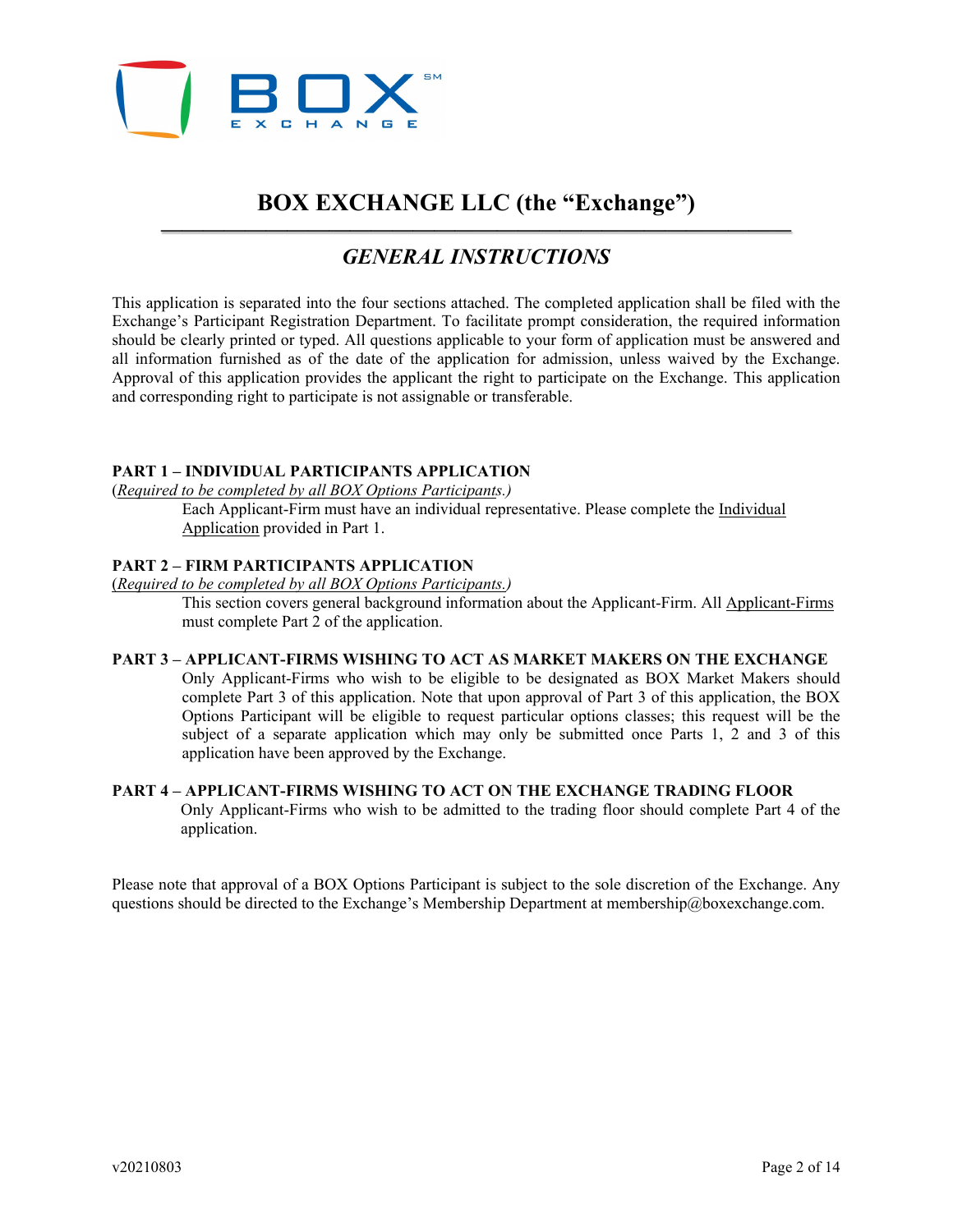

## *—————————————————————————————— PART I: INDIVIDUAL APPLICATION*

| Return to:               | BOX Exchange LLC (the "Exchange")<br>Attn: Membership<br>101 Arch Street, Suite 610<br>Boston, MA 02110<br>Ph: (617) 235-2315<br>Email: membership@boxexchange.com                                                             |           |                                                                                                                                                                                                                                                                                                                                                                                                                                          |
|--------------------------|--------------------------------------------------------------------------------------------------------------------------------------------------------------------------------------------------------------------------------|-----------|------------------------------------------------------------------------------------------------------------------------------------------------------------------------------------------------------------------------------------------------------------------------------------------------------------------------------------------------------------------------------------------------------------------------------------------|
|                          |                                                                                                                                                                                                                                |           | I hereby make application for and represent my firm, in connection with its participation in the Exchange.                                                                                                                                                                                                                                                                                                                               |
|                          |                                                                                                                                                                                                                                |           |                                                                                                                                                                                                                                                                                                                                                                                                                                          |
|                          |                                                                                                                                                                                                                                |           |                                                                                                                                                                                                                                                                                                                                                                                                                                          |
|                          |                                                                                                                                                                                                                                |           |                                                                                                                                                                                                                                                                                                                                                                                                                                          |
| <b>Business Address:</b> |                                                                                                                                                                                                                                |           |                                                                                                                                                                                                                                                                                                                                                                                                                                          |
| (Street)                 |                                                                                                                                                                                                                                |           |                                                                                                                                                                                                                                                                                                                                                                                                                                          |
| (City/State)             |                                                                                                                                                                                                                                | (Country) | (Zip Code)                                                                                                                                                                                                                                                                                                                                                                                                                               |
|                          | Telephone: New York Changes and Security Changes and Security Changes and Security Changes and Security Changes and Security Changes and Security Changes and Security Changes and Security Changes and Security Changes and S |           | Fax: $\qquad \qquad$                                                                                                                                                                                                                                                                                                                                                                                                                     |
|                          |                                                                                                                                                                                                                                |           |                                                                                                                                                                                                                                                                                                                                                                                                                                          |
|                          | and I will abide by the same, as now in effect and as may be amended from time to time.                                                                                                                                        |           | By my signature below, I certify that all of my responses to the foregoing are true and complete. I<br>acknowledge that upon approval of this application that the Applicant-Firm and its representatives will be<br>bound by the Bylaws and Rules of the Exchange as well as all circulars, notice interpretations, directives<br>and/or decisions adopted by the Exchange and the Exchange's Options Exchange Registration Department, |
|                          | Signed:                                                                                                                                                                                                                        |           | Date: the contract of the contract of the contract of the contract of the contract of the contract of the contract of the contract of the contract of the contract of the contract of the contract of the contract of the cont                                                                                                                                                                                                           |
|                          |                                                                                                                                                                                                                                |           |                                                                                                                                                                                                                                                                                                                                                                                                                                          |
|                          | <b>Options Participant Registration Department (Only)</b>                                                                                                                                                                      |           |                                                                                                                                                                                                                                                                                                                                                                                                                                          |
|                          |                                                                                                                                                                                                                                |           |                                                                                                                                                                                                                                                                                                                                                                                                                                          |
|                          | Name (Printed):                                                                                                                                                                                                                |           |                                                                                                                                                                                                                                                                                                                                                                                                                                          |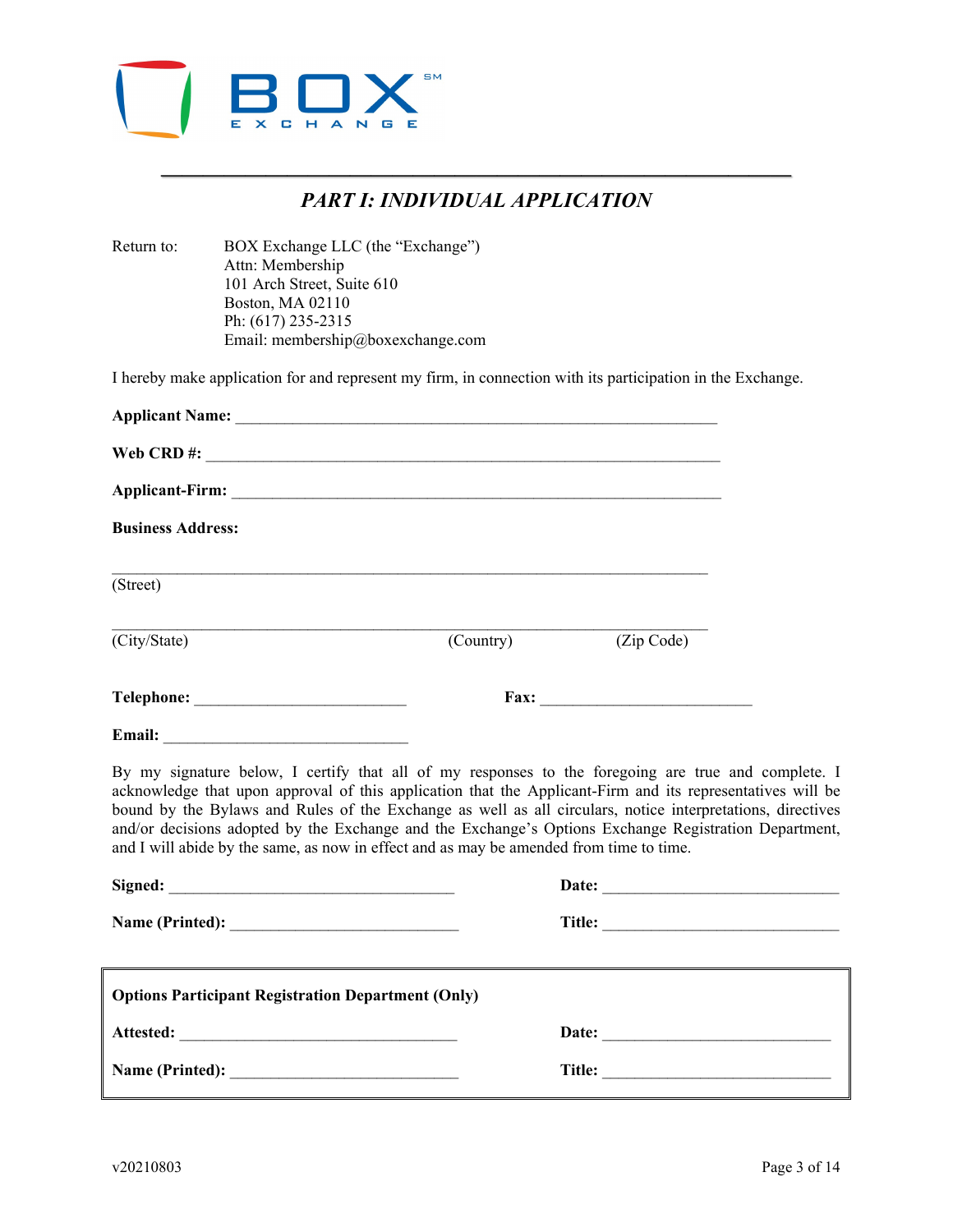

| <b>PART II: APPLICANT-FIRM INFORMATION</b> |  |
|--------------------------------------------|--|
|                                            |  |

| Return to: |                    | BOX Exchange LLC (the "Exchange")<br>Attn: Membership<br>101 Arch Street, Suite 610<br>Boston, MA 02110<br>Ph: (617) 235-2315<br>Email: membership@boxexchange.com |                 |  |
|------------|--------------------|--------------------------------------------------------------------------------------------------------------------------------------------------------------------|-----------------|--|
|            |                    |                                                                                                                                                                    |                 |  |
|            |                    |                                                                                                                                                                    |                 |  |
|            |                    | 1. Name: Tull and Legal Name of Applicant-Firm)                                                                                                                    |                 |  |
|            |                    | (Street)                                                                                                                                                           | (Telephone)     |  |
|            |                    |                                                                                                                                                                    |                 |  |
|            | (City, State, Zip) |                                                                                                                                                                    | (Fax Number)    |  |
|            | 3. Primary Contact | (Name)                                                                                                                                                             | (Title)         |  |
|            | (Telephone)        | (Fax)                                                                                                                                                              | (Email Address) |  |
|            | (a)                | Regulatory Contact (if different):                                                                                                                                 |                 |  |
|            |                    |                                                                                                                                                                    |                 |  |
|            | (b)                | Billing Contact (if different):                                                                                                                                    |                 |  |
|            |                    |                                                                                                                                                                    |                 |  |
| 4.         |                    | <b>Type of Entity: (check one)</b> $\Box$ Corporation $\Box$ Partnership $\Box$ LLC $\Box$ LLP                                                                     |                 |  |
|            |                    | $\Box$ Other: (Explain)                                                                                                                                            |                 |  |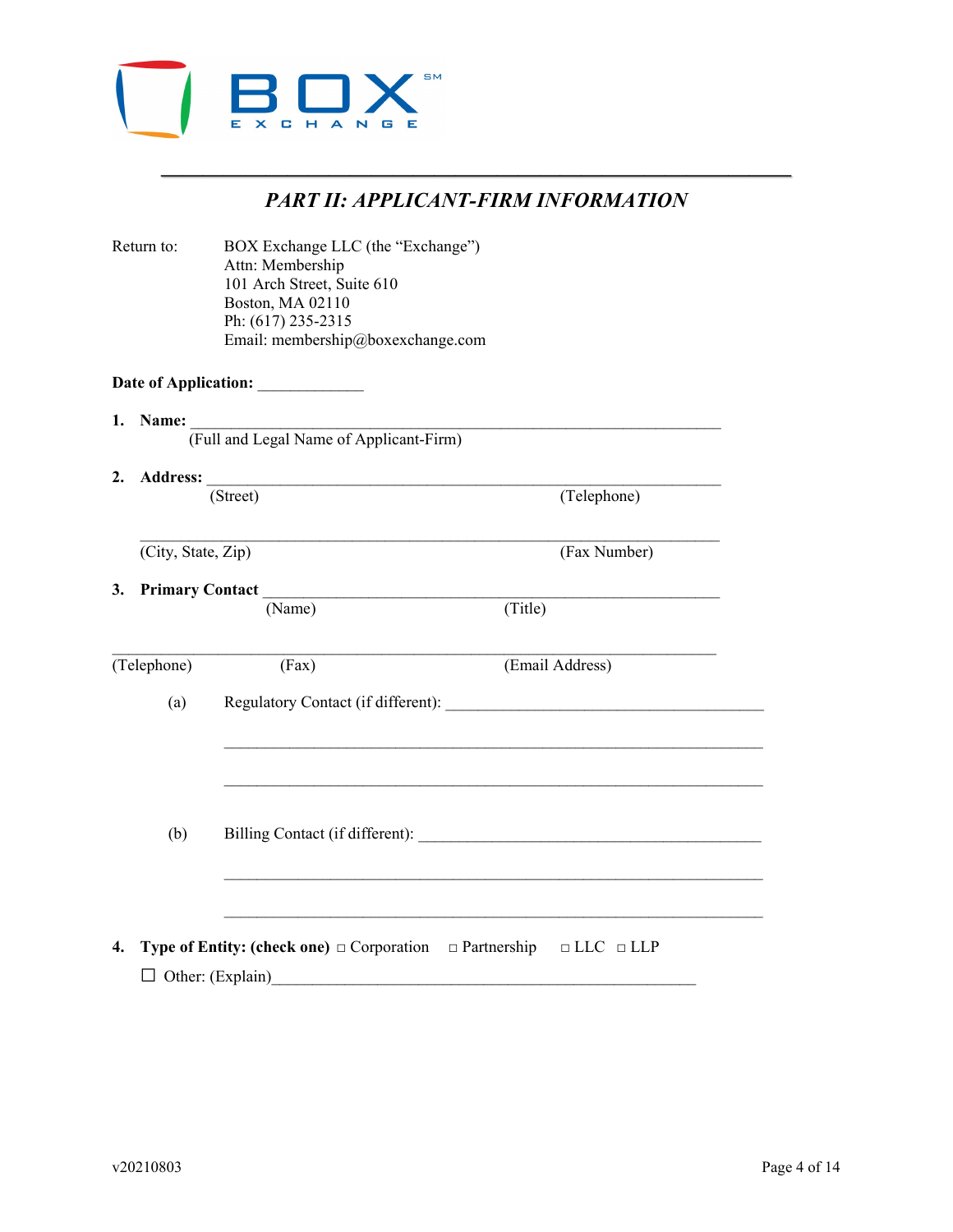

## **5. Is the Applicant-Firm an entity formed under and subject to the laws of the United States?**

(check one)  $\Box$  Yes  $\Box$  No

- (a) If "no," does the company have a registered subsidiary formed under and subject to the laws of United States?
	- 1. State the name and address of such subsidiary and primary contact information:

| (b) | Does such subsidiary have a registered options principal (Series 4 license)? |  |  |  |
|-----|------------------------------------------------------------------------------|--|--|--|
|     | (check one) $\Box$ Yes $\Box$ No                                             |  |  |  |

\_\_\_\_\_\_\_\_\_\_\_\_\_\_\_\_\_\_\_\_\_\_\_\_\_\_\_\_\_\_\_\_\_\_\_\_\_\_\_\_\_\_\_\_\_\_\_

\_\_\_\_\_\_\_\_\_\_\_\_\_\_\_\_\_\_\_\_\_\_\_\_\_\_\_\_\_\_\_\_\_\_\_\_\_\_\_\_\_\_\_\_\_\_\_

\_\_\_\_\_\_\_\_\_\_\_\_\_\_\_\_\_\_\_\_\_\_\_\_\_\_\_\_\_\_\_\_\_\_\_\_\_\_\_\_\_\_\_\_\_\_\_

\_\_\_\_\_\_\_\_\_\_\_\_\_\_\_\_\_\_\_\_\_\_\_\_\_\_\_\_\_\_\_\_\_\_\_\_\_\_\_\_\_\_\_\_\_\_\_\_\_\_

\_\_\_\_\_\_\_\_\_\_\_\_\_\_\_\_\_\_\_\_\_\_\_\_\_\_\_\_\_\_\_\_\_\_\_\_\_\_\_\_\_\_\_\_\_\_\_\_\_\_

\_\_\_\_\_\_\_\_\_\_\_\_\_\_\_\_\_\_\_\_\_\_\_\_\_\_\_\_\_\_\_\_\_\_\_\_\_\_\_\_\_\_\_\_\_\_\_\_\_\_

1. If "yes" state such principal's name, address, and Web CRD number:

(Name)

(Address)

 $(CRD \#)$ 

- **6. Applicant-Firm's Central Registration Depository (CRD) number:**\_\_\_\_\_\_\_\_\_\_\_\_\_\_\_\_\_\_\_
- **7. Designated Options Examining Authority ("DOEA"):** Check if: □ FINRA Member □ Other (Please provide name):\_\_\_\_\_\_\_\_\_\_\_\_\_\_\_\_\_\_\_\_\_\_\_\_\_\_\_\_\_\_\_\_\_\_\_\_\_\_\_\_\_\_\_\_
- **8. Identify the Options Clearing Corporation (OCC) member through which Applicant-Firm will clear transactions on BOX:**

 $\_$  , and the state of the state of the state of the state of the state of the state of the state of the state of the state of the state of the state of the state of the state of the state of the state of the state of the

 $\mathcal{L}_\text{max}$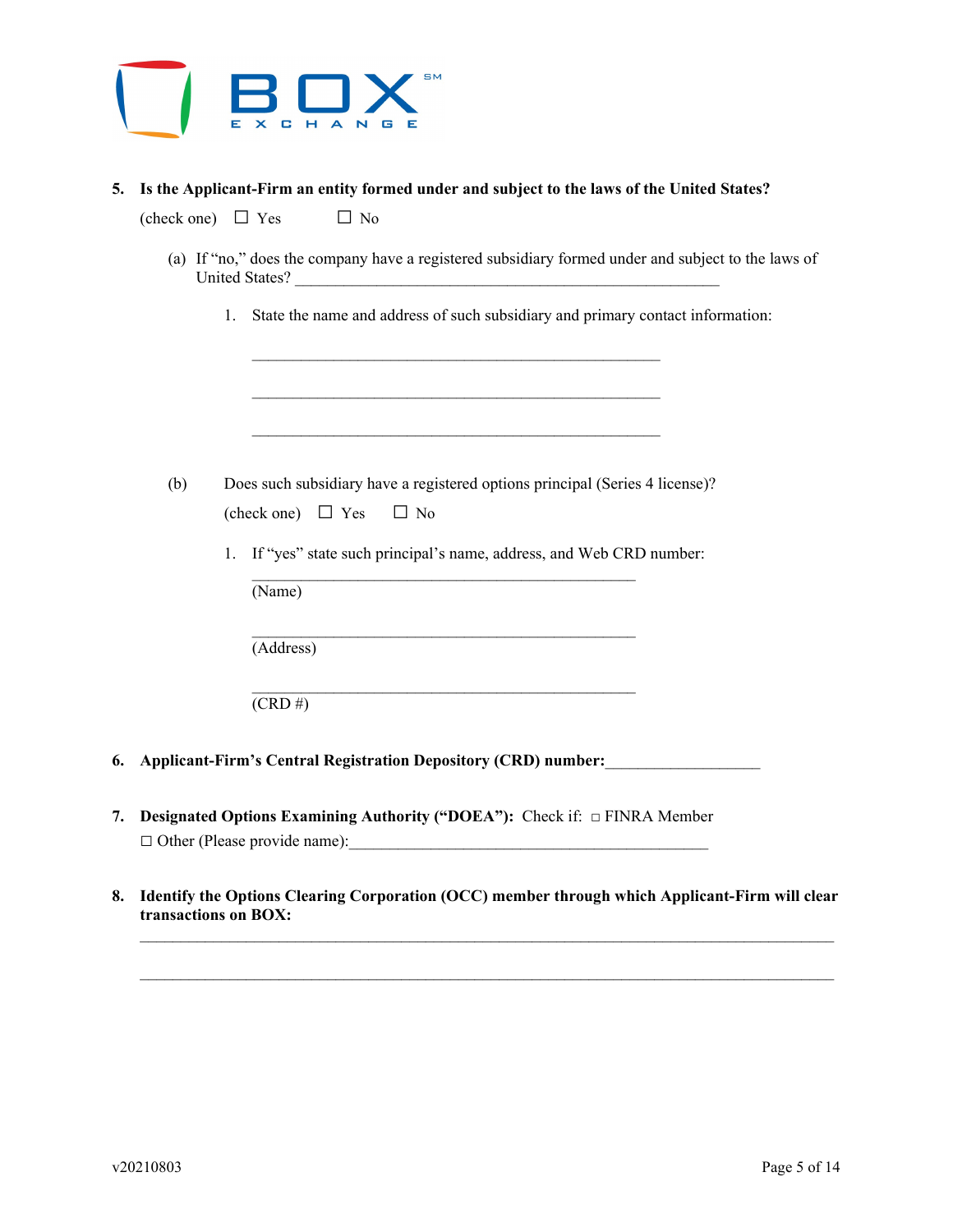

- **9. Beneficial Ownership Information:** (NOTE: if either part of this question is yes, please provide an organizational chart showing the affiliations)
	- (a) Does any entity beneficially own, directly or indirectly, an interest of 10% or more in the Applicant-Firm? (check one)  $\Box$  Yes  $\Box$  No
	- (b) Does the Applicant-Firm own a beneficial interest, directly or indirectly, of 10% or more in any BOX Options Participant? (check one)  $\Box$  Yes  $\Box$  No

## **10. Supplemental Information for Applicant-Firms. Applicant-Firm is requested to provide the following information:**

- (a) A copy of the Applicant-Firm's current Form BD.
- (b) An organizational chart, including the names of Applicant-Firm's chief executive officer, chief financial officer, chief operating officer, and chief compliance officer.
- (c) A description of Applicant-Firm's proposed trading activities on BOX as it pertains to the following: (Include a statement of the extent to which Applicant-Firm currently is conducting such activities as a member of other SRO(s).)
	- 1. ORDER FLOW PROVIDER: Please indicate the nature of such activity (e.g. x % retail orders and/or x % BD orders);
	- 2. MARKET MAKER;
	- 3. ORDER FLOW PROVIDER AND MARKET MAKER;
	- 4. FLOOR BROKER AND/OR FLOOR MARKET MAKER
- (d) A description of the manner in which Applicant-Firm receives orders from customers such as electronically, via Internet or proprietary communication devices, and the process and/or systems used. Include basic diagrams to illustrate processes if necessary.
- (e) A description of the manner in which Applicant-Firm will send orders to the Exchange, such as through an internet processing system or through a third party order routing service. Include basic diagrams if necessary.
- (f) Please provide a copy of Applicant-Firm's written supervisory procedures and information barrier procedures.

## **11. Supplemental Information for Market Maker Member Applicant-Firms. In addition to the information requested above, Applicant-Firms acting as Market Makers are requested to provide the following information:**

- (a) A list of:
	- 1. The office(s) from which Applicant-Firm will conduct BOX market making activity;
	- 2. The individual(s) responsible for supervising such trading activity.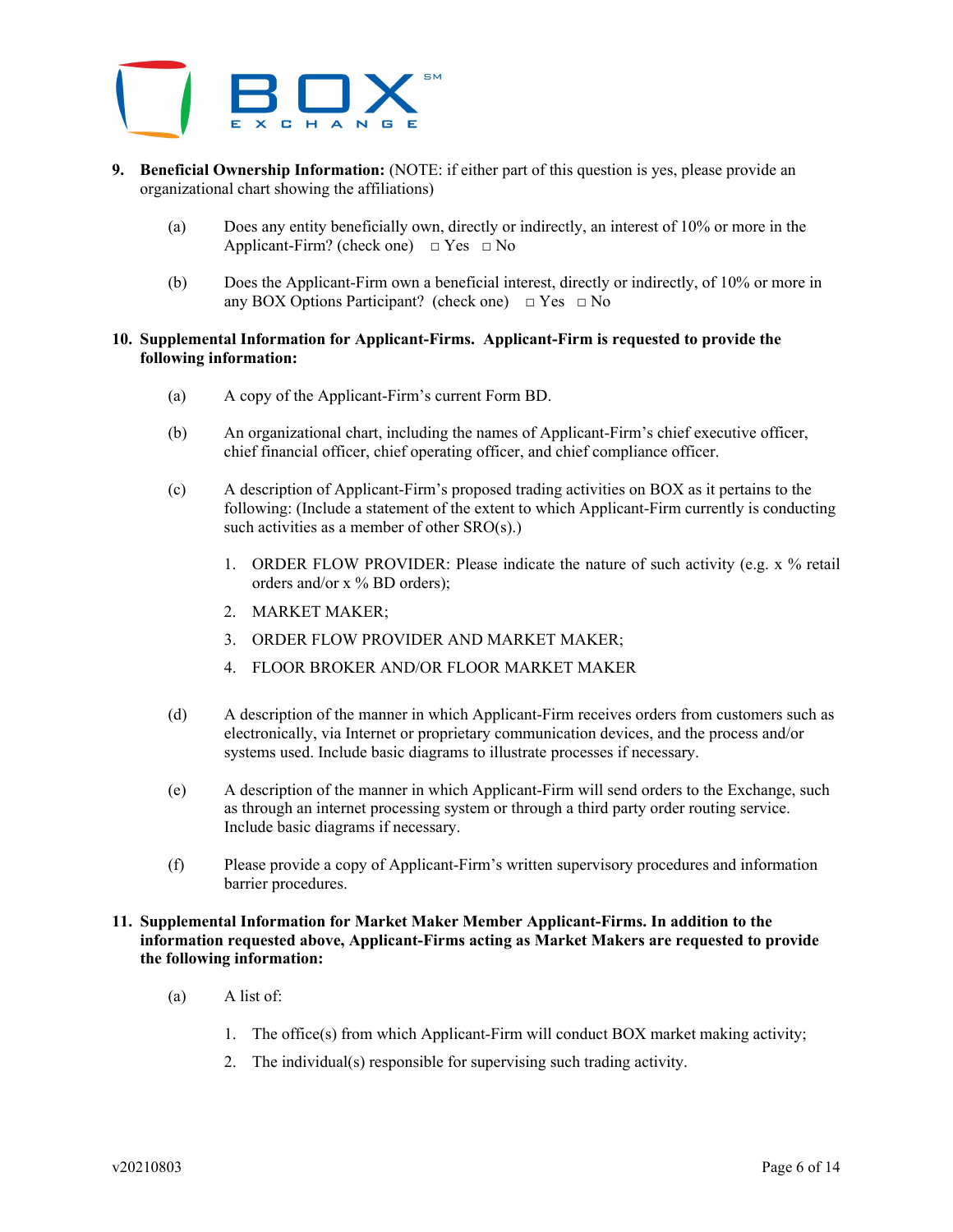

## **12. Authorization:**

The undersigned agrees that he/she is authorized on behalf of Applicant-Firm to make this application to the Exchange.

The undersigned hereby agrees that the Applicant-Firm will abide by the Bylaws and Rules of the Exchange as they shall be amended from time to time.

The undersigned represents that, to the best of their knowledge and belief, the foregoing statements are true and correct.

The undersigned recognizes that Applicant-Firm may be the subject of an investigative consumer report ordered by the Exchange, and hereby authorizes and consents to the Exchange obtaining such report.

\_\_\_\_\_\_\_\_\_\_\_\_\_\_\_\_\_\_\_\_\_\_\_\_\_\_\_\_\_ \_\_\_\_\_\_\_\_\_\_\_\_\_\_\_\_\_\_\_\_\_\_\_\_\_\_\_\_\_ (Signature of Authorized Officer) (Date)

(Print Name) (Title)

\_\_\_\_\_\_\_\_\_\_\_\_\_\_\_\_\_\_\_\_\_\_\_\_\_\_\_\_\_ \_\_\_\_\_\_\_\_\_\_\_\_\_\_\_\_\_\_\_\_\_\_\_\_\_\_\_\_\_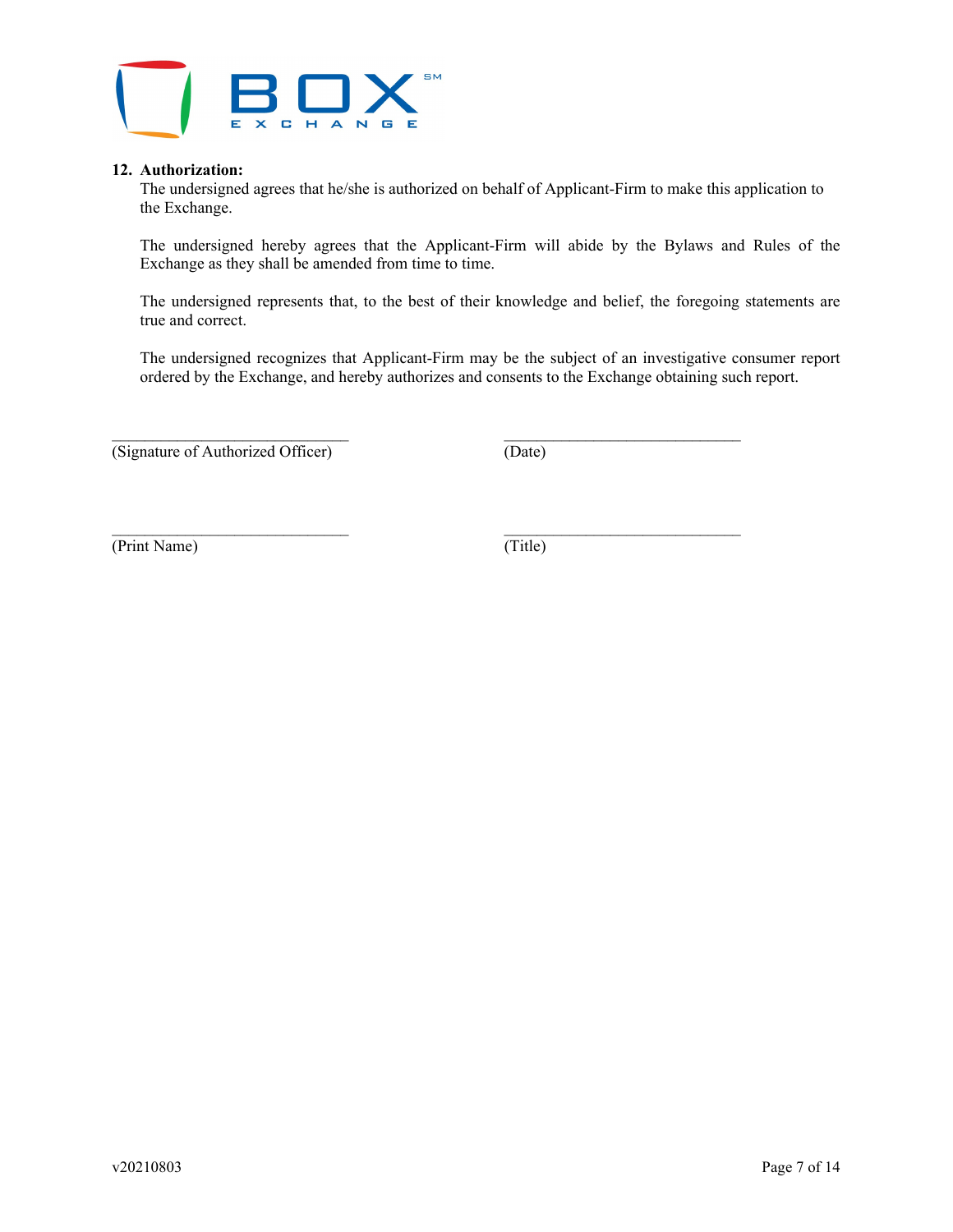

## *—————————————————————————————— Part III: MARKET MAKER APPLICATION*

Applicant-Firms that will apply for Market Maker status must complete the BOX Options Participant Application and also provide the supplemental information requested below:

 $\mathcal{L}_\mathcal{L} = \{ \mathcal{L}_\mathcal{L} = \{ \mathcal{L}_\mathcal{L} = \{ \mathcal{L}_\mathcal{L} = \{ \mathcal{L}_\mathcal{L} = \{ \mathcal{L}_\mathcal{L} = \{ \mathcal{L}_\mathcal{L} = \{ \mathcal{L}_\mathcal{L} = \{ \mathcal{L}_\mathcal{L} = \{ \mathcal{L}_\mathcal{L} = \{ \mathcal{L}_\mathcal{L} = \{ \mathcal{L}_\mathcal{L} = \{ \mathcal{L}_\mathcal{L} = \{ \mathcal{L}_\mathcal{L} = \{ \mathcal{L}_\mathcal{$ 

 $\mathcal{L}_\mathcal{L} = \{ \mathcal{L}_\mathcal{L} = \{ \mathcal{L}_\mathcal{L} = \{ \mathcal{L}_\mathcal{L} = \{ \mathcal{L}_\mathcal{L} = \{ \mathcal{L}_\mathcal{L} = \{ \mathcal{L}_\mathcal{L} = \{ \mathcal{L}_\mathcal{L} = \{ \mathcal{L}_\mathcal{L} = \{ \mathcal{L}_\mathcal{L} = \{ \mathcal{L}_\mathcal{L} = \{ \mathcal{L}_\mathcal{L} = \{ \mathcal{L}_\mathcal{L} = \{ \mathcal{L}_\mathcal{L} = \{ \mathcal{L}_\mathcal{$ 

Return to: BOX Exchange LLC (the "Exchange") Attn: Membership 101 Arch Street, Suite 610 Boston, MA 02110 Ph: (617) 235-2315 Email: membership@boxexchange.com

#### Date of Application:

**1. Name:**

(Full and Legal Name of Applicant-Firm)

- **2. Address:**
- 

(Street) (City, State, Zip, Country)

 $\mathcal{L}_\mathcal{L} = \mathcal{L}_\mathcal{L} = \mathcal{L}_\mathcal{L} = \mathcal{L}_\mathcal{L} = \mathcal{L}_\mathcal{L} = \mathcal{L}_\mathcal{L} = \mathcal{L}_\mathcal{L} = \mathcal{L}_\mathcal{L} = \mathcal{L}_\mathcal{L} = \mathcal{L}_\mathcal{L} = \mathcal{L}_\mathcal{L} = \mathcal{L}_\mathcal{L} = \mathcal{L}_\mathcal{L} = \mathcal{L}_\mathcal{L} = \mathcal{L}_\mathcal{L} = \mathcal{L}_\mathcal{L} = \mathcal{L}_\mathcal{L}$ (Telephone) (Fax Number)

**3. Primary Contact:**

 $\mathcal{L}_\mathcal{L} = \{ \mathcal{L}_\mathcal{L} = \{ \mathcal{L}_\mathcal{L} = \{ \mathcal{L}_\mathcal{L} = \{ \mathcal{L}_\mathcal{L} = \{ \mathcal{L}_\mathcal{L} = \{ \mathcal{L}_\mathcal{L} = \{ \mathcal{L}_\mathcal{L} = \{ \mathcal{L}_\mathcal{L} = \{ \mathcal{L}_\mathcal{L} = \{ \mathcal{L}_\mathcal{L} = \{ \mathcal{L}_\mathcal{L} = \{ \mathcal{L}_\mathcal{L} = \{ \mathcal{L}_\mathcal{L} = \{ \mathcal{L}_\mathcal{$ (Name) (Title)  $\mathcal{L}_\text{max}$  and  $\mathcal{L}_\text{max}$  and  $\mathcal{L}_\text{max}$  and  $\mathcal{L}_\text{max}$  and  $\mathcal{L}_\text{max}$  and  $\mathcal{L}_\text{max}$ (Fax) (Telephone) (Email)

 $\mathcal{L}_\text{max}$  and the contract of the contract of the contract of the contract of the contract of the contract of

(a) Regulatory Contact (if different):

**4. Applicant-Firm's CRD Number:** \_\_\_\_\_\_\_\_\_\_\_\_\_\_\_\_\_\_\_\_\_\_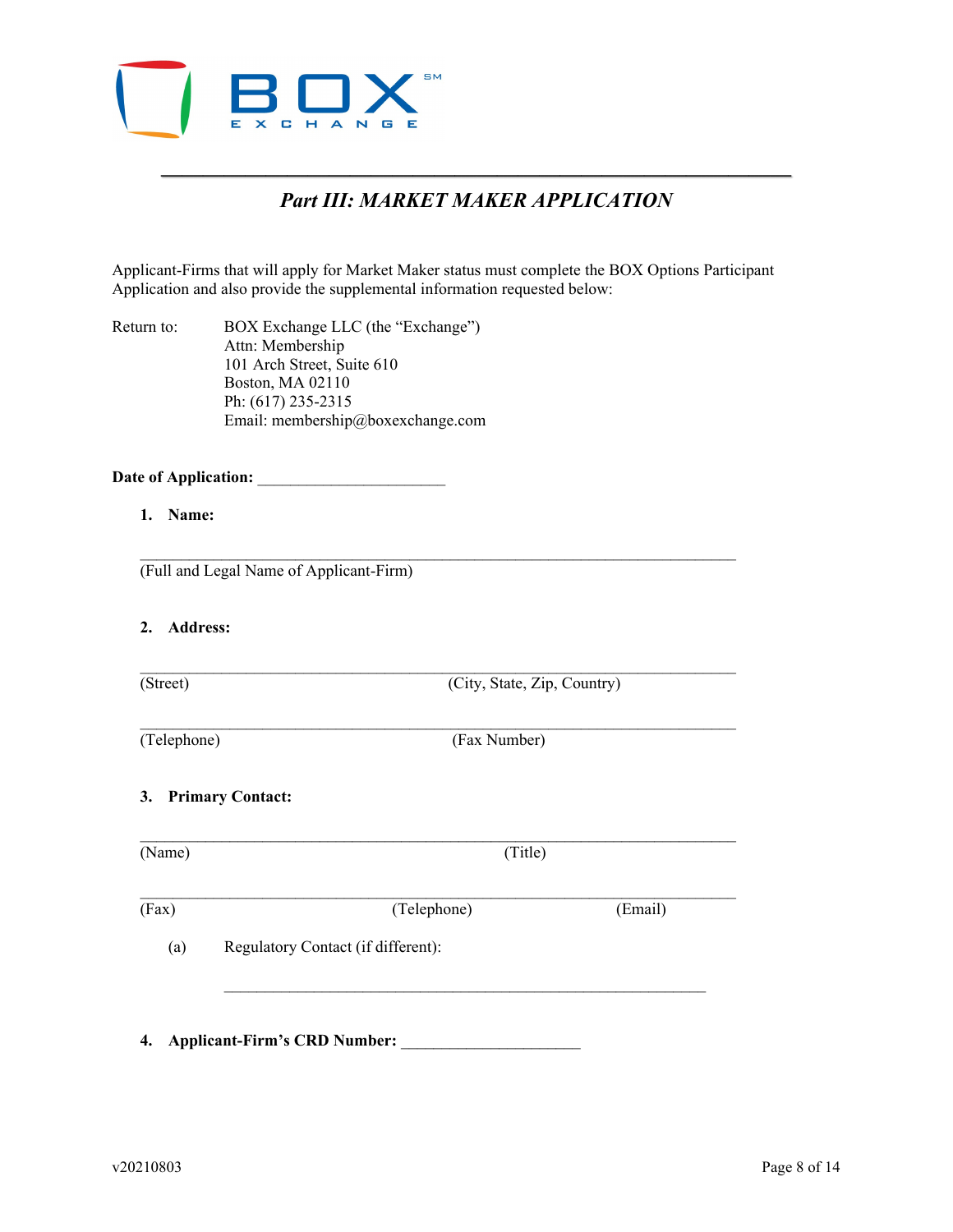

## **5. Trading Location / Trading Representatives / Supervisors: Please provide the following information:**

- (a) List of the locations from which Applicant-Firm will conduct its BOX market making activity;
- (b) List all designated trading representatives; and the address(es) from which they will conduct market making or other trading activities;
- (c) List individuals responsible for supervising such trading representatives (Responsible Person) and the U.S. based address(es) from which the supervision will take place.

#### **6. Trading Representative Qualifications: Please provide the following information:**

- (a) Copy of Form U-4 for each of the trading representatives identified in section 5 above; and
- (b) Provide a brief description of the trading representative's qualifications
- (c) Please note that each trading representative must take an examination, submit to a new Market Maker orientation program (if required by the Exchange) and be approved by Exchange.

## **7. Supervisory Procedures: Please provide a copy of Applicant-Firm's written supervisory procedures for market making activities on the Exchange.**

#### **8. Applicant-Firm's Capital:**

Please provide the source and amount of Applicant-Firm's capital to support its market making activities on the Exchange, and the source of any additional capital that may become necessary.

## **9. Other Business Activities:**

If the Applicant-Firm will be conducting other business activities at the market making trading location(s), please provide:

- (a) A statement describing such activities; and
- (b) Copy of "Chinese Wall" procedures.

#### **10. Authorization:**

The undersigned agrees that he/she is authorized on behalf of Applicant-Firm to make this application to the Exchange.

The undersigned hereby agrees that the Applicant-Firm will abide by the Bylaws and Rules of the Exchange as they shall be amended from time to time.

The undersigned represents that, to the best of their knowledge and belief, the foregoing statements are true and correct.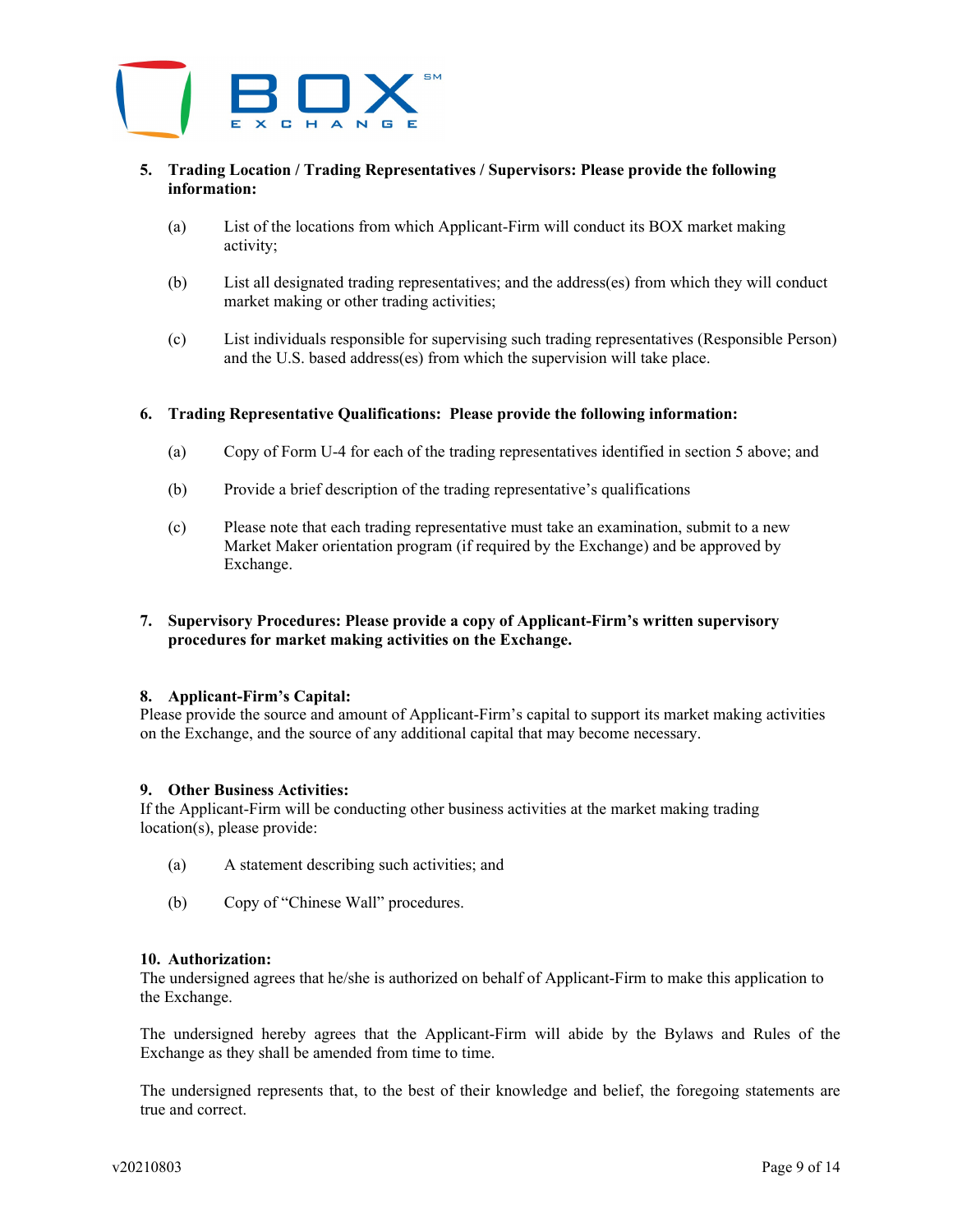

The undersigned recognizes that Applicant-Firm may be the subject of an investigative consumer report ordered by the Exchange, and hereby authorizes and consents to the Exchange obtaining such report.

\_\_\_\_\_\_\_\_\_\_\_\_\_\_\_\_\_\_\_\_\_\_\_\_\_\_\_\_\_ \_\_\_\_\_\_\_\_\_\_\_\_\_\_\_\_\_\_\_\_\_\_\_\_\_\_\_\_\_

(Signature of Authorized Officer) (Date)

(Print Name) (Title)

\_\_\_\_\_\_\_\_\_\_\_\_\_\_\_\_\_\_\_\_\_\_\_\_\_\_\_\_\_ \_\_\_\_\_\_\_\_\_\_\_\_\_\_\_\_\_\_\_\_\_\_\_\_\_\_\_\_\_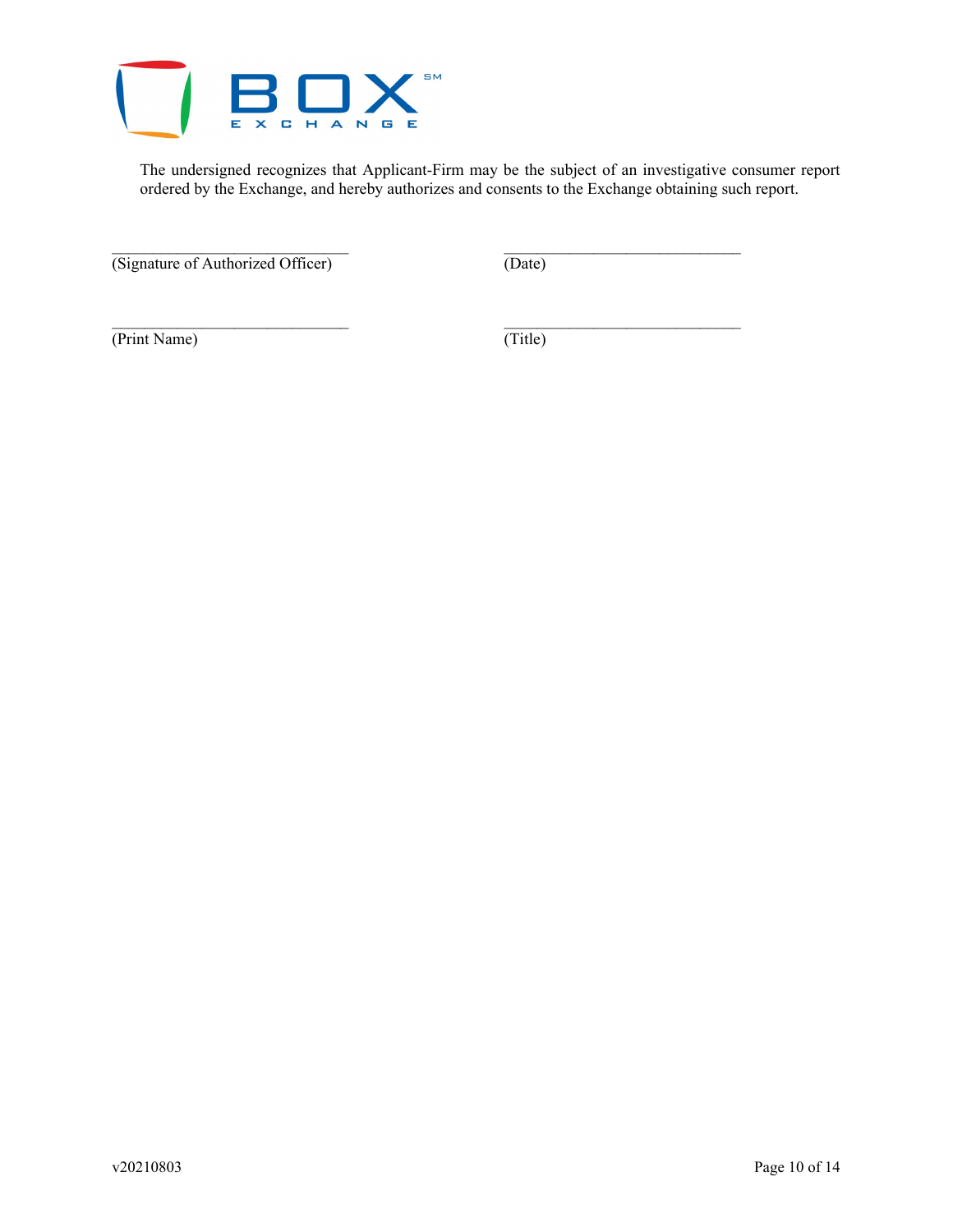

## *————————————————————————————— Part IV: Trading Floor Application*

Applicant-Firm that is applying for authorization to trade on the trading floor must complete the BOX Options Participant Application and also provide the supplemental information requested below.

Return to: BOX Exchange LLC (the "Exchange") Attn: Membership 101 Arch Street, Suite 610 Boston, MA 02110 Ph: (617) 235-2315 Email: membership@boxexchange.com

**Date of Application:**

## **1. Name:**

(Full and Legal Name of Applicant-Firm)

## **2. Business Address:**

(Street) (City, State, Zip, Country)

(Telephone) (Fax Number)

## **3. Primary Contact of Options Participant:**

(Name) (Title) (Fax) (Telephone) (Email) (a) Regulatory Contact (if different): **4. Applicant-Firm's CRD Number:** 

## **5. Type of Business to be Conducted:**

Provide the number of permits for each category that Applicant-Firm is applying for.

Floor Broker **Floor Market Maker**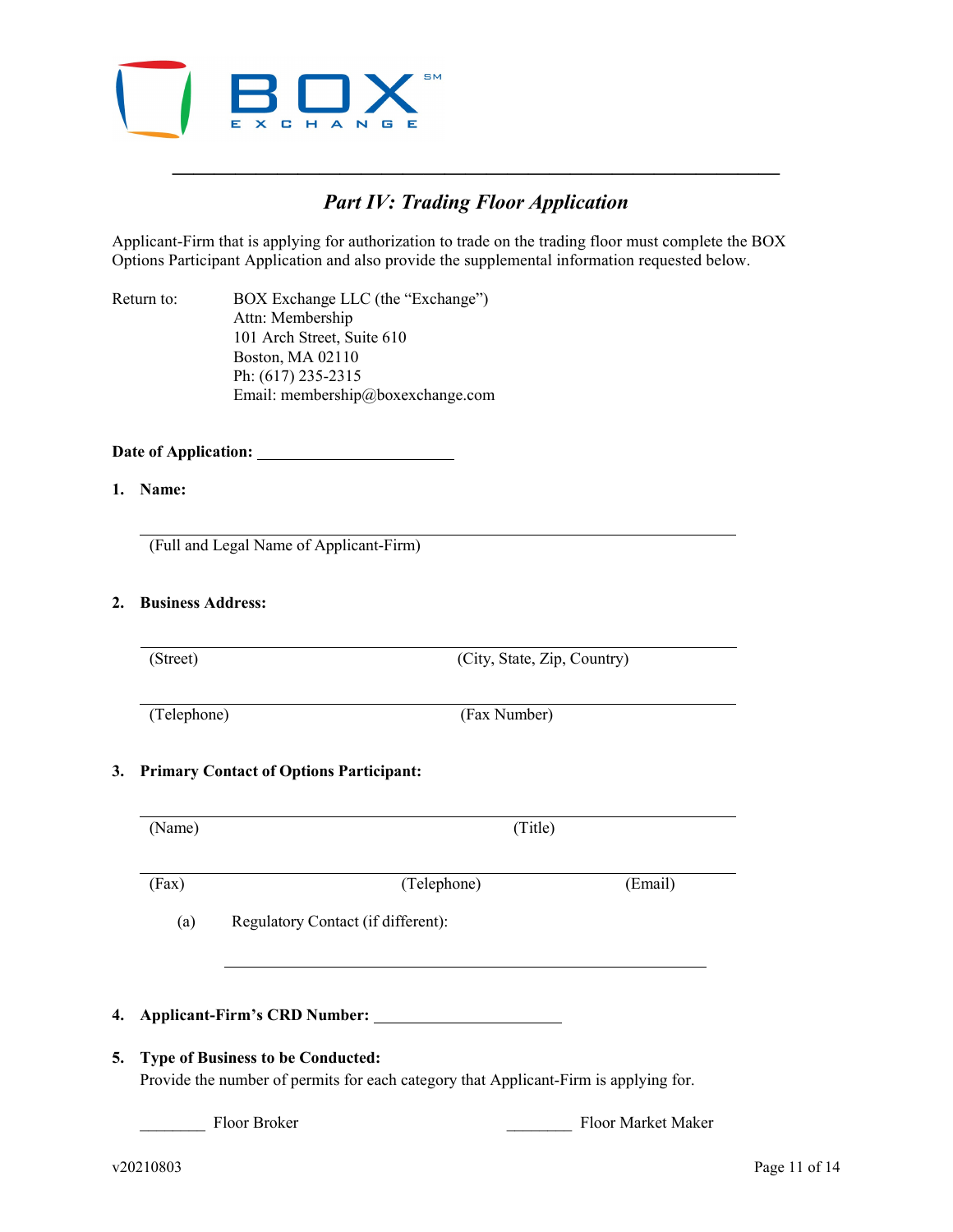

## **6. Applicant-Firm Authorized Personnel**

The Applicant-Firm must provide a list of all authorized personnel on the trading floor via the attached form supplied by the Exchange.

## **7. Insurance**

The Applicant-Firm must submit a certificate of insurance as provided in Rule 7230(f).

## **8. Authorization**

The undersigned agrees that he/she is authorized on behalf of Applicant-Firm to make this application to the Exchange.

The undersigned hereby agrees that the Applicant-Firm will abide by the Bylaws and Rules of the Exchange as they shall be amended from time to time.

The undersigned represents that, to the best of my knowledge and belief, the foregoing statements are true and correct.

The undersigned recognizes that Applicant-Firm may be the subject of an investigative consumer report ordered by the Exchange, and hereby authorizes and consents to the Exchange obtaining such report.

\_\_\_\_\_\_\_\_\_\_\_\_\_\_\_\_\_\_\_\_\_\_\_\_\_\_\_\_\_ \_\_\_\_\_\_\_\_\_\_\_\_\_\_\_\_\_\_\_\_\_\_\_\_\_\_\_\_\_

 $\mathcal{L}_\text{max}$ (Signature of Authorized Officer) (Date)

(Print Name) (Title)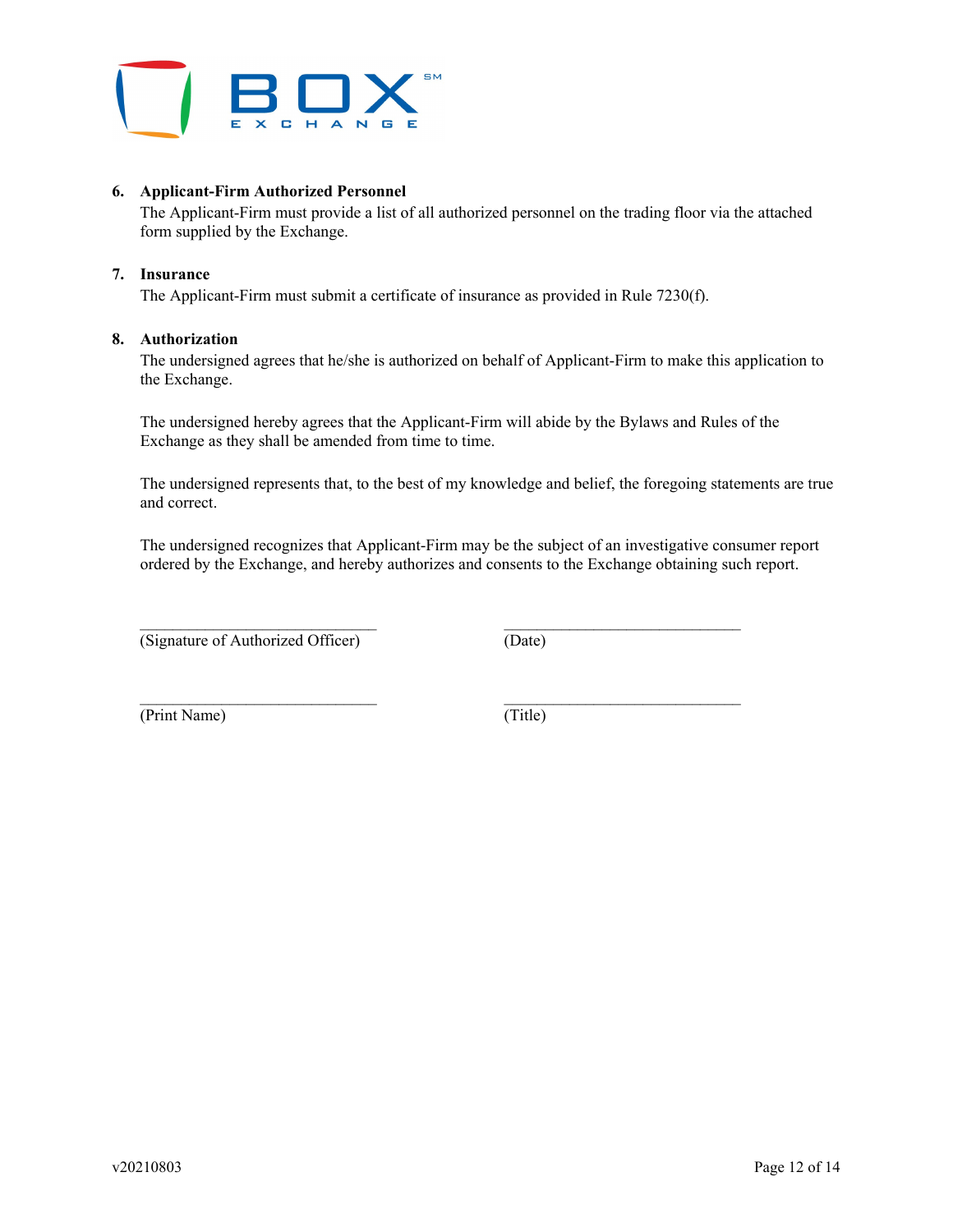

## **List of Individuals Authorized by Applicant-Firm to be on the Trading Floor**

Applicant-Firm: \_\_\_\_\_\_\_\_\_\_\_\_\_\_\_\_\_\_\_\_\_\_\_\_\_\_\_\_\_\_\_ Applicant-Firm WebCRD# \_\_\_\_\_\_\_\_\_\_

For every individual listed below, the Applicant-Firm must provide a Form U-4 submitted to FINRA through WebCRD, and a fingerprint card submitted to FINRA. All individuals that will be Floor Brokers or Floor Market Makers must register as ("ME") in WebCRD. All individuals that will be on the trading floor other than as a Floor Broker or Floor Market Maker must register as ("FE") in WebCRD.

| Name | Individual's<br>WebCRD# | Permit Type (i.e., Floor Broker,<br>Floor Market Maker, Clerk, or<br>Other (provide title)) |
|------|-------------------------|---------------------------------------------------------------------------------------------|
|      |                         |                                                                                             |
|      |                         |                                                                                             |
|      |                         |                                                                                             |
|      |                         |                                                                                             |
|      |                         |                                                                                             |
|      |                         |                                                                                             |
|      |                         |                                                                                             |
|      |                         |                                                                                             |

## **Applicant-Firm Acknowledgment:**

I hereby certify that the named individuals above are authorized to enter into the Exchange's trading floor as referenced above, on behalf of this Options Participant *(Name of Applicant-Firm)*

*Let us a let us a let us a let us a let us a let us a let us a let us a let us ull notify the Exchange of (Name of Applicant-Firm)* any change to the status of the above listed individuals in accordance with the Exchange's Rules.

| Authorized Signature: | Date:  |
|-----------------------|--------|
|                       |        |
| Print Name:           | Title: |

Updates to this form should be submitted to **tradingfloor@boxexchange.com**.